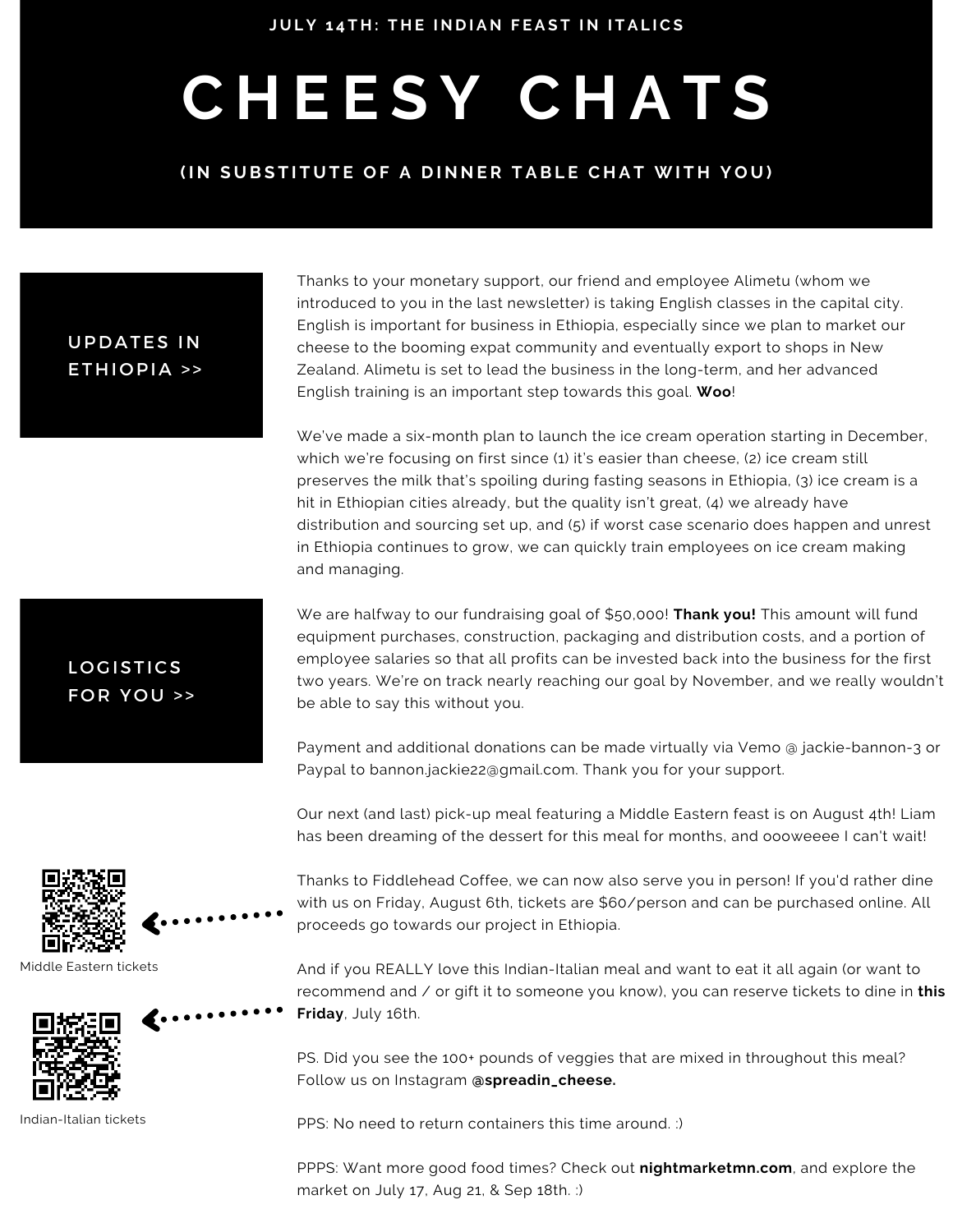## EAR FOOD

Liam and I try to engage all of our senses when we're cooking and eating, and one way we do this is with music: sometimes background dinner tunes and maaaany dance parties in the kitchen. We thought we'd share a slice of the sounds that are folded into your food. Like food for your ears! Scan the QR code to access the Spotify playlist.





 $>$ 

### A REFLECTION **FROM JACKIE**  $>$

Liam and I first started seriously thinking about fundraising for our cheese project in Ethiopia last winter. We were both working at Shepherd's Way sheep's cheese farm outside of Northfield, Minnesota, living in a rural tiny home, and gearing up for what we imagined to be a simple and restful spring and summertime before moving to Ethiopia.

We felt uncomfortable asking people for money since our project still felt like a distant dream at that point, and we realized our farm salaries weren't going to cut it. Besides, we wanted to share the project with people more intimately. We have so much to learn and so much we're excited to share- with you, with the community of farming families we'll be working and living with in Ethiopia, with each other, with anyone really. So, last winter, we decided that we'd strive to meaningfully connect and collaborate with people through every step of the project, including our fundraising. So here we are, sharing flavors and sometimes stories with you too.

Life is inherently full of surprises, and we seem to never really know where we're going. When Liam and I met in Ethiopia in 2019, the third thing I said to him was, "we're going to be the best of friends" because our schedules aligned and we'd be working together in the middle of nowhere for a month. I never thought that month would extend perpetually.

We delivered 60 dinners to family friends for our first fundraising event in April, and now we're serving 300 people, mainly strangers, with pick-up meals and dine-in feasts at Fiddlehead. I didn't expect that through sharing food around Rochester I'd gain a whole new perspective of my hometown too. What I used to believe was a corntower dud-town with limited possibilities is actually a place bubbling with opportunity, drive, and creativity. Of course I'm still skeptical of Rochester's culture infused with busy-ness and perfectionism - but I can see it and appreciate it more fully now. I've reconnected with people who have lived here for as long as I've known, the same people who used to host play dates when I was a toddler or feed me dinner during high school. They encompass Rochester's innovative, ambitious energy, and I'm now realizing that it's because of these people and their will to share that this energy has become ingrained in me too.

There seems to be a collective search for more that makes Rochester so unique - a city of people questioning and exploring how great they can really be or how fully they can live, an energy I haven't experienced so strongly in other places. People seem to be open to possibilities. I see it in the way people retreat from Midwestern flavors and sign up for our meals. I heard this openness from Fiddlehead owner Sarah. "Saying yes to everything," she told us, in reference to her business, "is how you end up here."